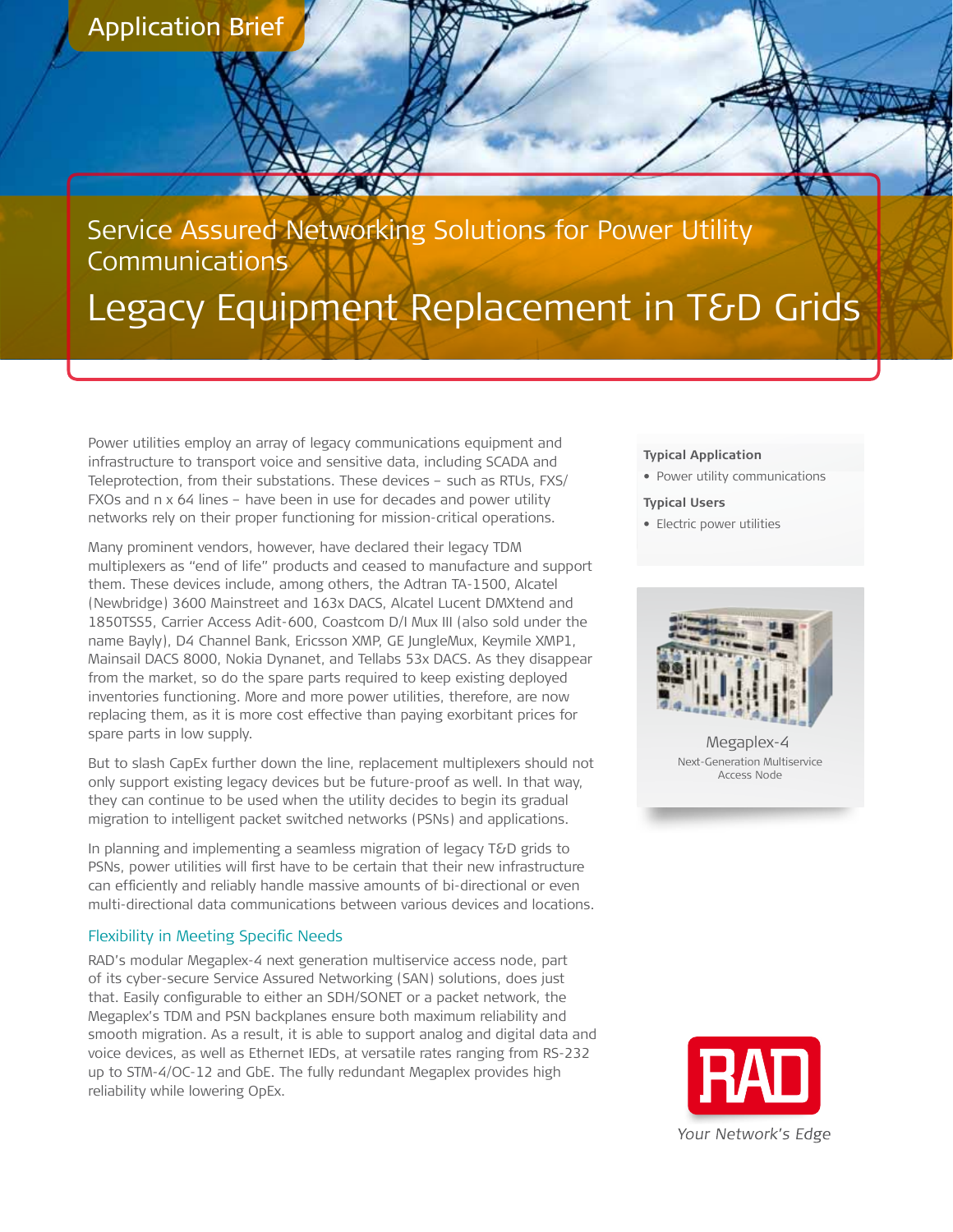## Application Brief Legacy Equipment Replacement in T&D Grids

RAD can also tailor the Megaplex to meet whatever the customer's unique requirements might be, ensuring that it is fully interoperable with all proprietary interfaces in the outmoded devices that it is replacing. Moreover, an optional x86 server blade can be added for hosting virtual functions to accommodate future enhancements, such as protocol conversion, VoIP and security applications.

When deployed at a central site, traffic from remote sites is aggregated by a VS multiservice module, increasing port density to either 6 or 12 per card.

RAD's SAN portfolio is managed by the RADview management and orchestration system, which combines an intuitive user interface, service provisioning and performance monitoring. Powerful yet easy-to-use, RADview enables immediate fault detection so that remedial actions can be taken quickly to restore performance levels.

The Megaplex also features a complete cyber-attack prevention suite, including encryption, authentication, authorization, and auditing, to provide the highest possible multi-tier security over both TDM and packet-switched networks. It fully supports the IEC 61850-3 standard for Ethernet-based communications over electrical substation automation systems, and enables power utilities to comply with new requirements issued by the North American Electric Reliability Council (NERC) for Critical Infrastructure Protection (CIP). In addition to these attributes, the Megaplex can be ordered with an optional end-to-end cyber security solution, jointly developed by RAD and Check Point Software Technologies, which protects utility operational technology networks by eliminating RTU and SCADA equipment vulnerabilities while defending against cyber-attacks on the network's control and data planes.

Megaplex is a recipient of the Fierce Energy Innovation Award for Cybersecurity.



### Legacy Equipment Replacement Deployments

Deployment  $#1 -$  Asia Nationwide replacement of obsolete Ericsson XMP equipment in substations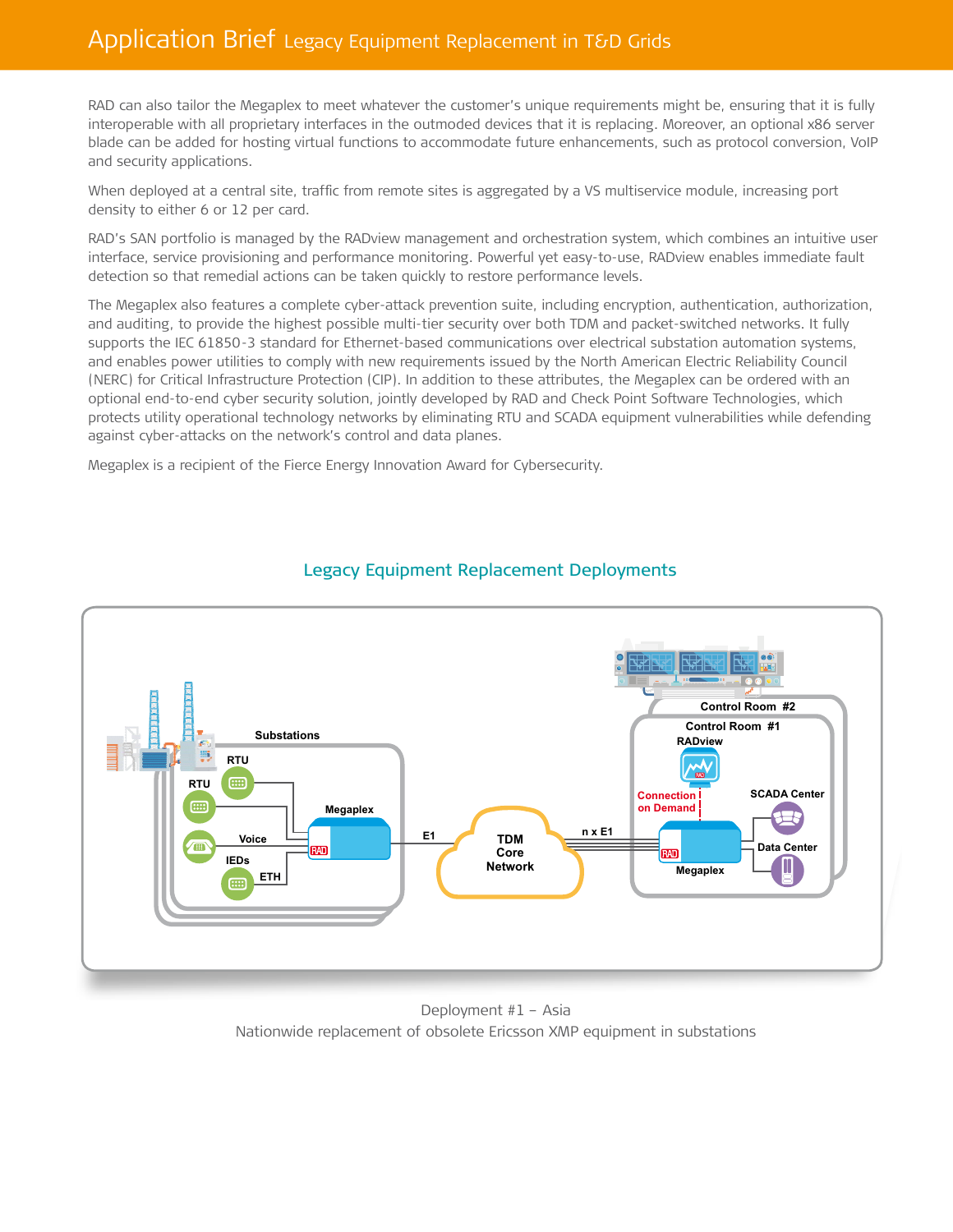

Deployment #2 - Europe Replacement of Nokia Dynanet, interoperability with clock Nokia distribution, n x64 path



Deployment #3 - Europe

Replacement of Newbridge legacy muxes, full interoperability for supporting E&M, C37.94, FXO, and Ethernet services